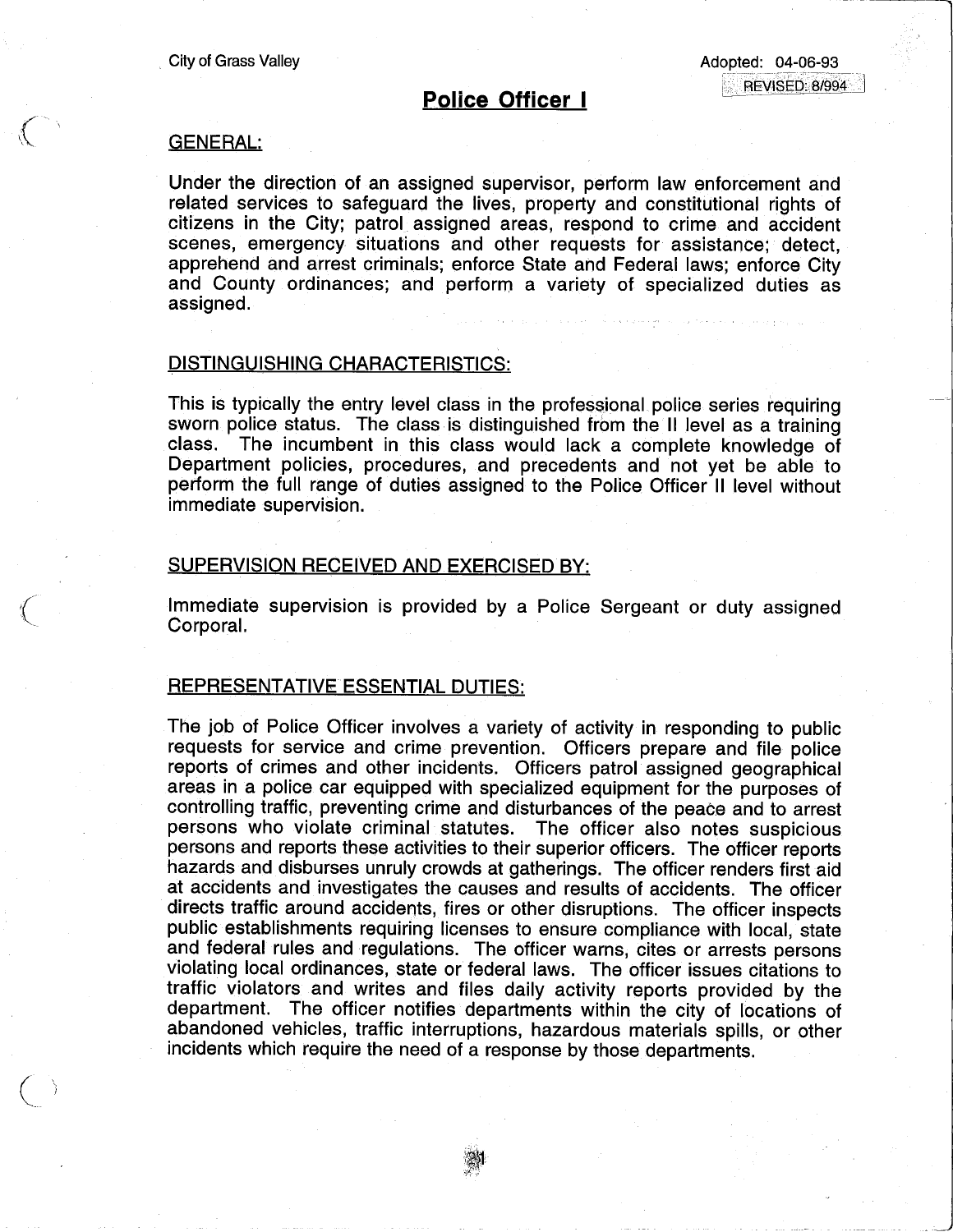$\bigg($ 

 $\bigcup$ 

 $\subset$   $\overline{\phantom{a}}$ 

---j

The officer works a set number of hours and performs law enforcement activities during his or her assigned shift. On any given shift, the officer may perform any or all of the following functions: cite traffic violators, respond to burglaries, domestic disputes, robberies, traffic collisions, and homicides. The officer also responds to calls-for-assistance-from citizens, handles intoxicated persons and dangerous animals. The officer is also required to remain visible and actively seek out and identify crimes in progress.

The officer is required to prepare detailed reports of his or her activities, and to submit those completed reports to the department in a timely fashion, usually the same day the act occurs. Officers must be prepared to physically subdue and arrest a violent and dangerous person.

The officer will be required to work any number of shifts in a given year, including swing shift (4 p.m. to 12 a.m.) and/or a graveyard shift (12 a.m. to 8 a.m.). The officer must be able to work irregular and overtime hours as well as normal daily hours.

The officer must be able to stand for great lengths of time during a lengthy criminal investigation or traffic accident investigation. The officer must be able to write reports or complete citations while standing and remaining constantly aware of his surroundings and the hazards that may occur. The police officer must be able to walk while he/she is going to a home, or a business, or the site of an accident where he is required to take a report. The officer must walk from his police car to other locations in order to perform his or her duties. The officer may also be required to walk for long periods of time and over long distances while performing foot patrol in order to create more visibility in certain areas.

The officer is required to spend a great deal of time sitting, while either driving his patrol car or as a passenger. In fact, the majority of the officer's time will be spent in this manner.

The officer must be able to stoop and bend as would be necessary if the employee is at the site of a robbery or burglary in progress and is picking up or looking for evidence or criminals. The officer may find it necessary to stoop and bend to pick up an uncooperative prisoner who will fight with the officer. The officer may be required to assume awkward positions in order to maintain control of the person to be arrested.

The officer will be required to lift prisoners unassisted if they are not cooperative or are unconscious. The officer may be required to lift injured persons who are not conscious and cannot assist the officer in standing or sitting. On occasion, it may be necessary for the officer to carry a prisoner or carry an individual, or his partner, in an injured condition, from a circumstance which may be life threatening. The officer may be required to carry a person weighing up to or more than 200 pounds.

The officer will also be required to carry items such as brief cases or weapons, and also will be required to wear a Sam Browne belt which will contain the implements of his profession and may weigh from 10-20 pounds when equipped with his radio, handcuffs, baton, flashlight and extra ammunition. The officer may be required to carry such additional items as may be necessary in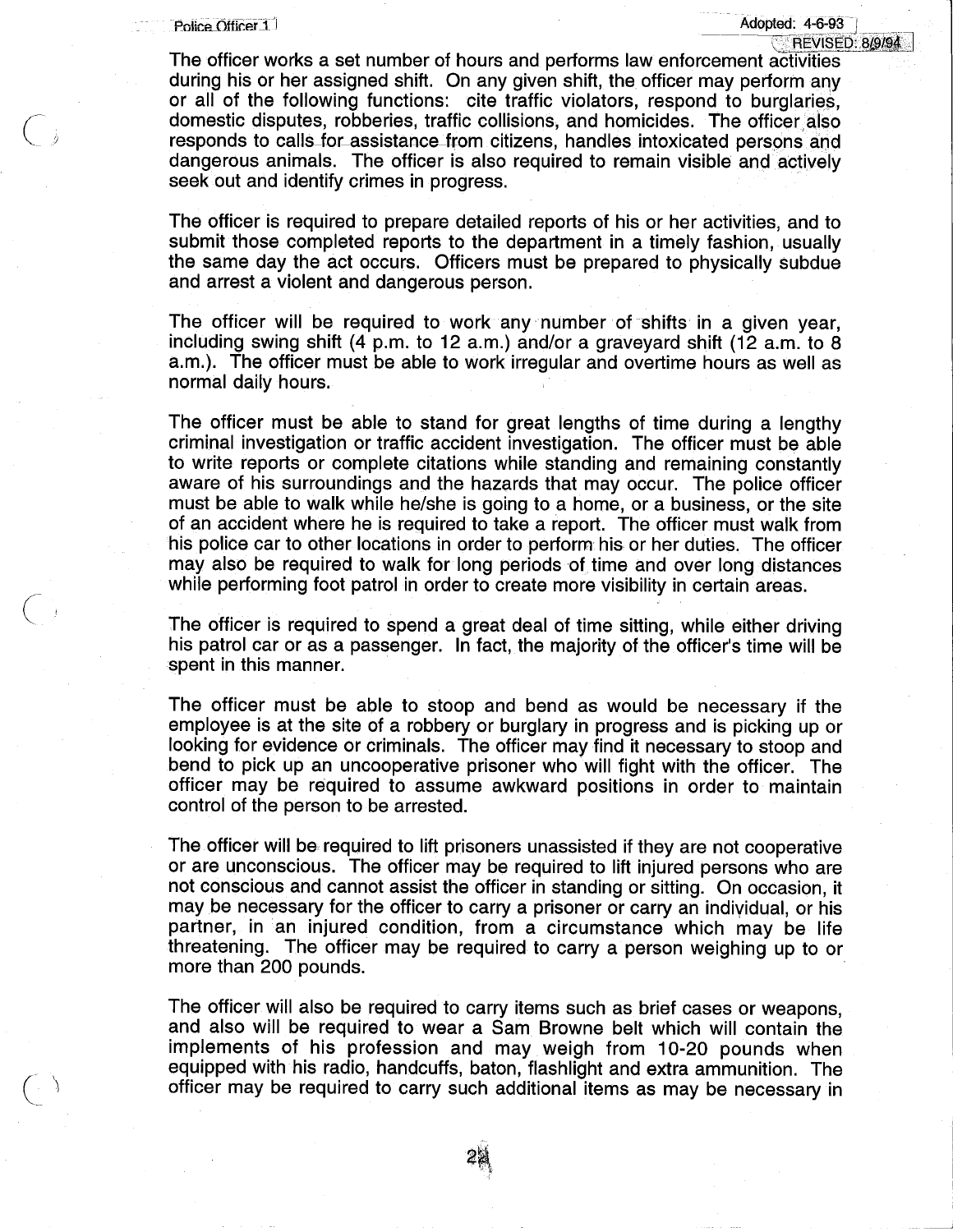$\left(\right)$ 

 $\bigg($ 

 $\left(\right)$ 

Police Officer 1<br>Police Officer 1

the performance of his or her duties, such as: shotguns, notebooks, papers and pencils, blank report forms, assault rifles, etc.

The officer may be required to push stalled cars out of the roadway in order to alleviate traffic problems or be assigned bicycle patrol as a portion of a beat assignment.

The officer may be required to balance himself or herself while walking on a roof or a fence.

The officer needs to have sufficient physical strength to climb ladders and to jump or pull him or herself over walls that are in some cases 6' or higher in height.

The officer needs to climb fences, kick in doors, break windows or otherwise engage in a forcible entry into a location.

The officer must be able to crouch, crawl, kneel and/or stand on tiptoes.

The officer will be required to maintain fitness for duty as established by department standards.

The officer will be required to go from a sitting, sedentary position to a physically . taxing one, such as driving fast or running quickly, at a moments notice.

The officer must talk and converse with other individuals, and hear and listen to what individuals are telling him.

The officer will be required to remain in constant communication on the two-way radio with the police station, and the officer will be required to know a speaking .police code system for use when communicating on the radio.

## KNOWLEDGE, ABILITIES. SKILLS AND QUALIFICATIONS:

#### Knowledge of:

Department organization, policies and directives after instruction.

Principles, practices and procedures used in law enforcement.

State, County, City and Federal laws and ordinances.

Recent legislation and court decisions affecting law enforcement activities.

Rules of evidence and laws of arrest.

Interviewing and interrogation techniques.

Geography of the City, County and specific areas of assignment.

Traffic and crowd control techniques.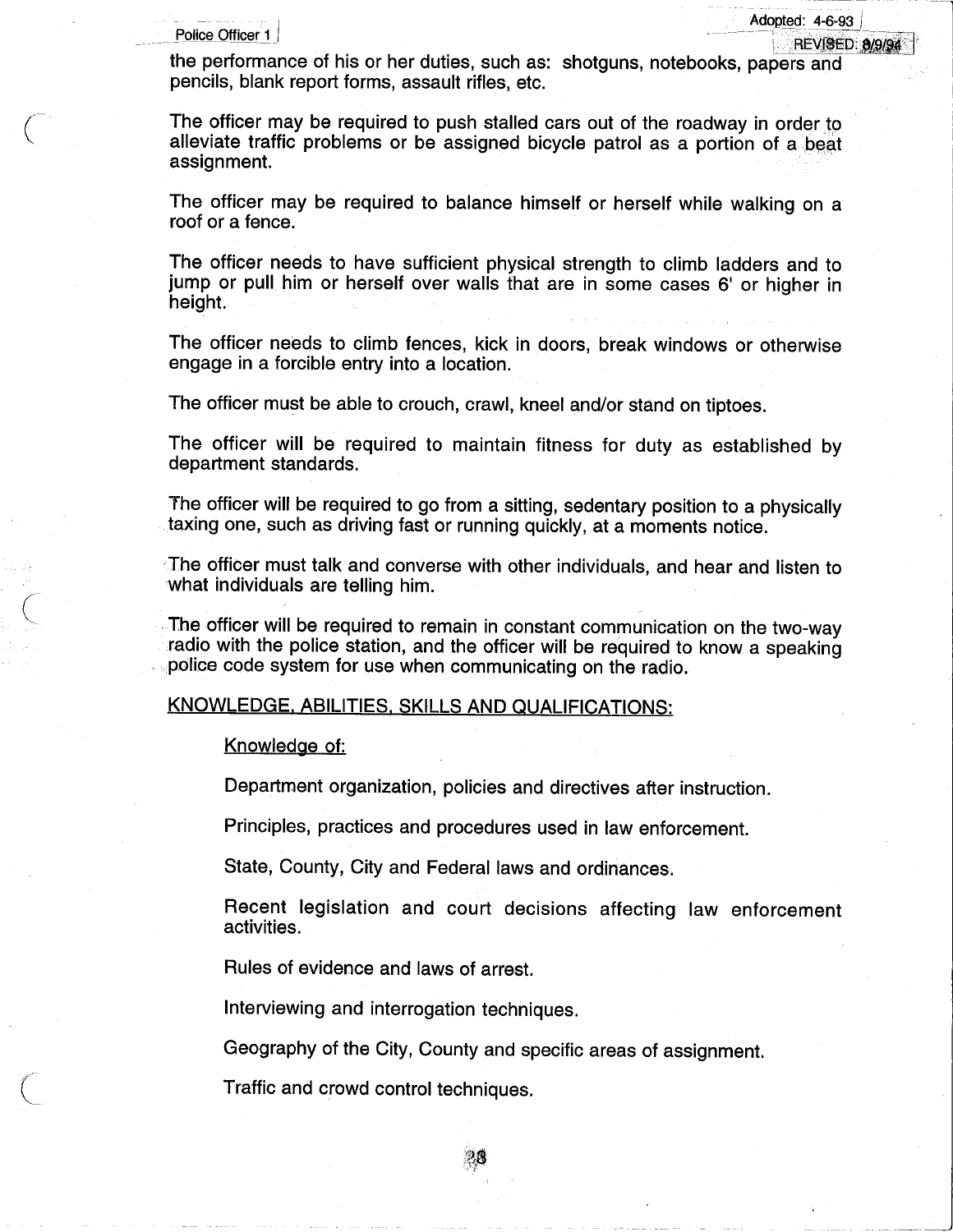Police Officer I

Crime scene preservation and investigation methods and techniques.

Adopted: 4-6-93

REVISED: 8/9/94

Proper use and care of police weapons.

Records-keeping techniques.

Correct English usage, grammar, spelling, punctuation and vocabulary.

Oral and written communication skills.

Interpersonal skills using tact, patience and courtesy.

#### Demonstrates Ability to:

Protect the lives, property and constitutional rights of citizens.

Maintain current knowledge of the law and modern law enforcement techniques.

Analyze situations accurately and adopt an effective course of action.

Assure the safety and security of those in custody.

Receive, book, process and discharge inmates.

Supervise, observe, move, escort and secure inmates during daily activities.

Present evidence and testimony in court.

Respond to crime and emergency scenes and take immediate and appropriate action.

Communicate effectively both orally and in writing.

Read, interpret, apply and explain laws, codes, rules, regulations, policies and procedures.

Understand and work within scope of authority.

Relate effectively to people of a variety of cultures, languages, disabling conditions, and socio-economic situations.

Establish and maintain cooperative and effective working relationships with others.

Comply with safety standards and regulations.

Add, subtract, multiply and divide quickly and accurately.

Maintain records and prepare reports.